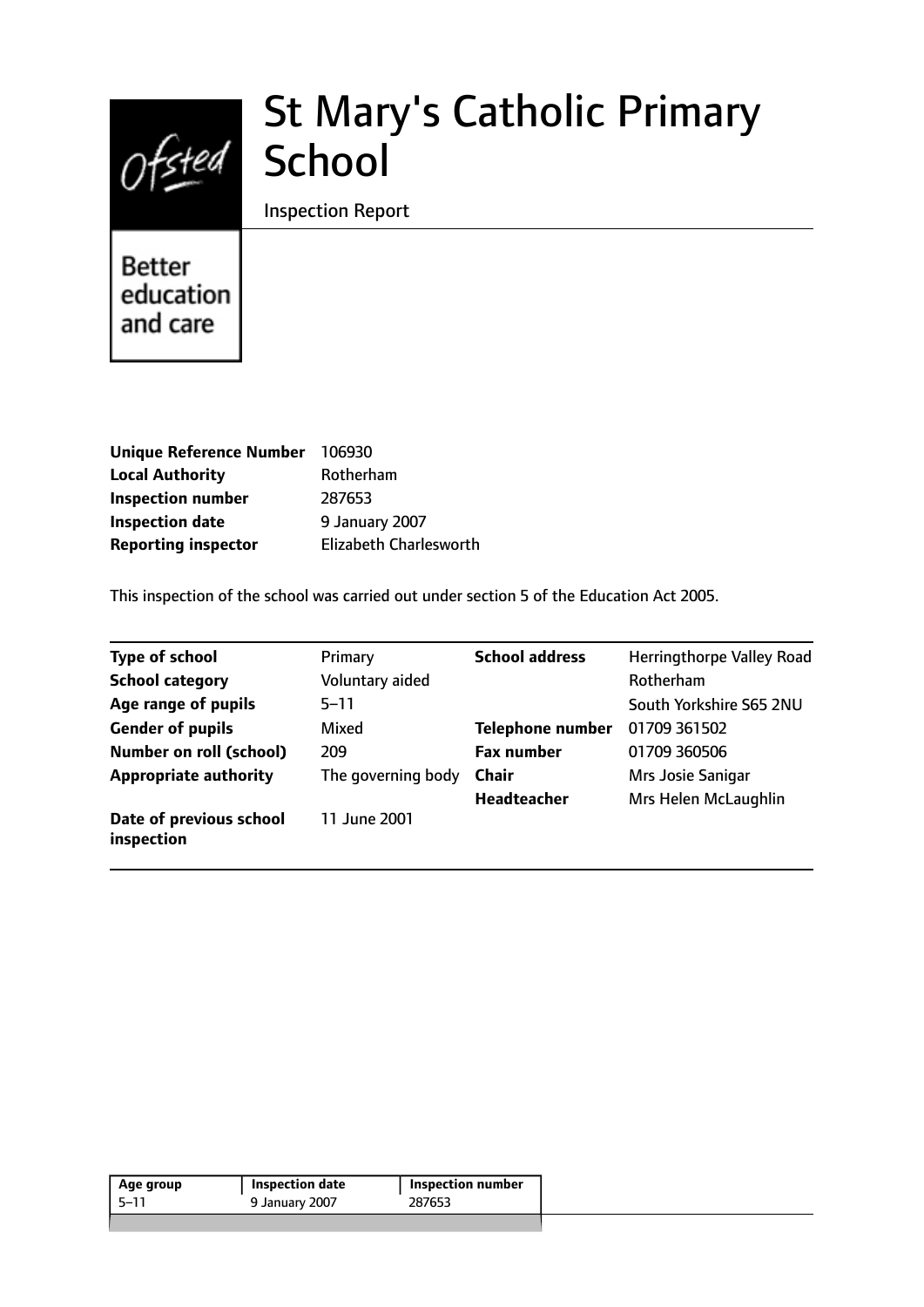© Crown copyright 2007

Website: www.ofsted.gov.uk

This document may be reproduced in whole or in part for non-commercial educational purposes, provided that the information quoted is reproduced without adaptation and the source and date of publication are stated.

Further copies of this report are obtainable from the school. Under the Education Act 2005, the school must provide a copy of this report free of charge to certain categories of people. A charge not exceeding the full cost of reproduction may be made for any other copies supplied.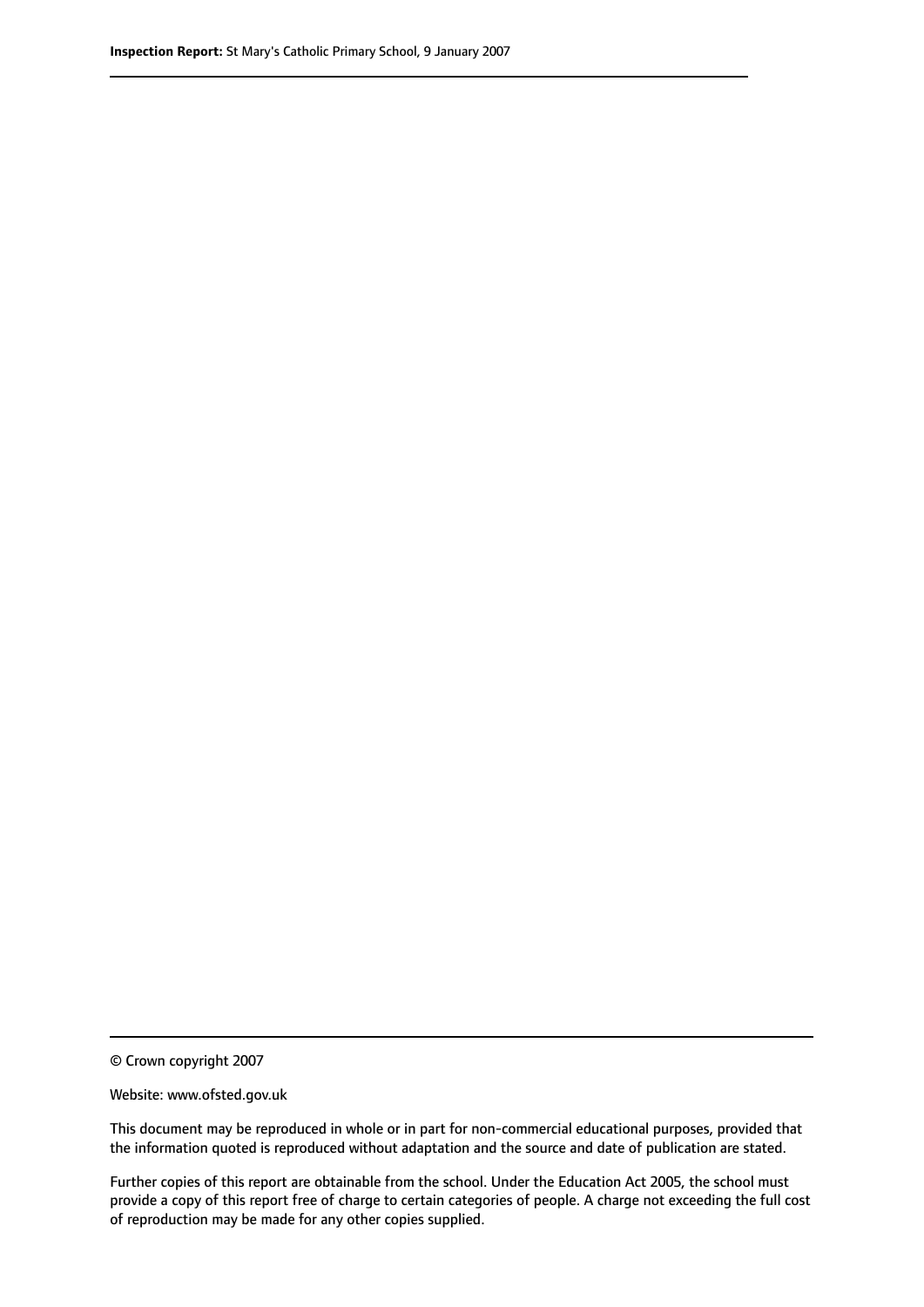## **Introduction**

The inspection was carried out by one Additional Inspector.

## **Description of the school**

This is an average sized primary school in an urban location, taking children from a variety of pre-school settings. The neighbourhood from which the school mostly draws its pupils is relatively advantaged, though on the edge of some of the most deprived areas in South Yorkshire. The proportion of pupils eligible for free school meals is very low and there are fewer pupils with learning difficulties and/or disabilities or with statements of special educational needs than nationally, though this figure was higher in 2006. Most pupils are of White British heritage and the school is a very popular choice for families. Together with a partner secondary school, St Mary's has the Activemark for sport and has achieved Healthy School status.

The headteacher took up permanent position in September 2006 following a year's temporary headship.

### **Key for inspection grades**

| Grade 1 | Outstanding  |
|---------|--------------|
| Grade 2 | Good         |
| Grade 3 | Satisfactory |
| Grade 4 | Inadequate   |
|         |              |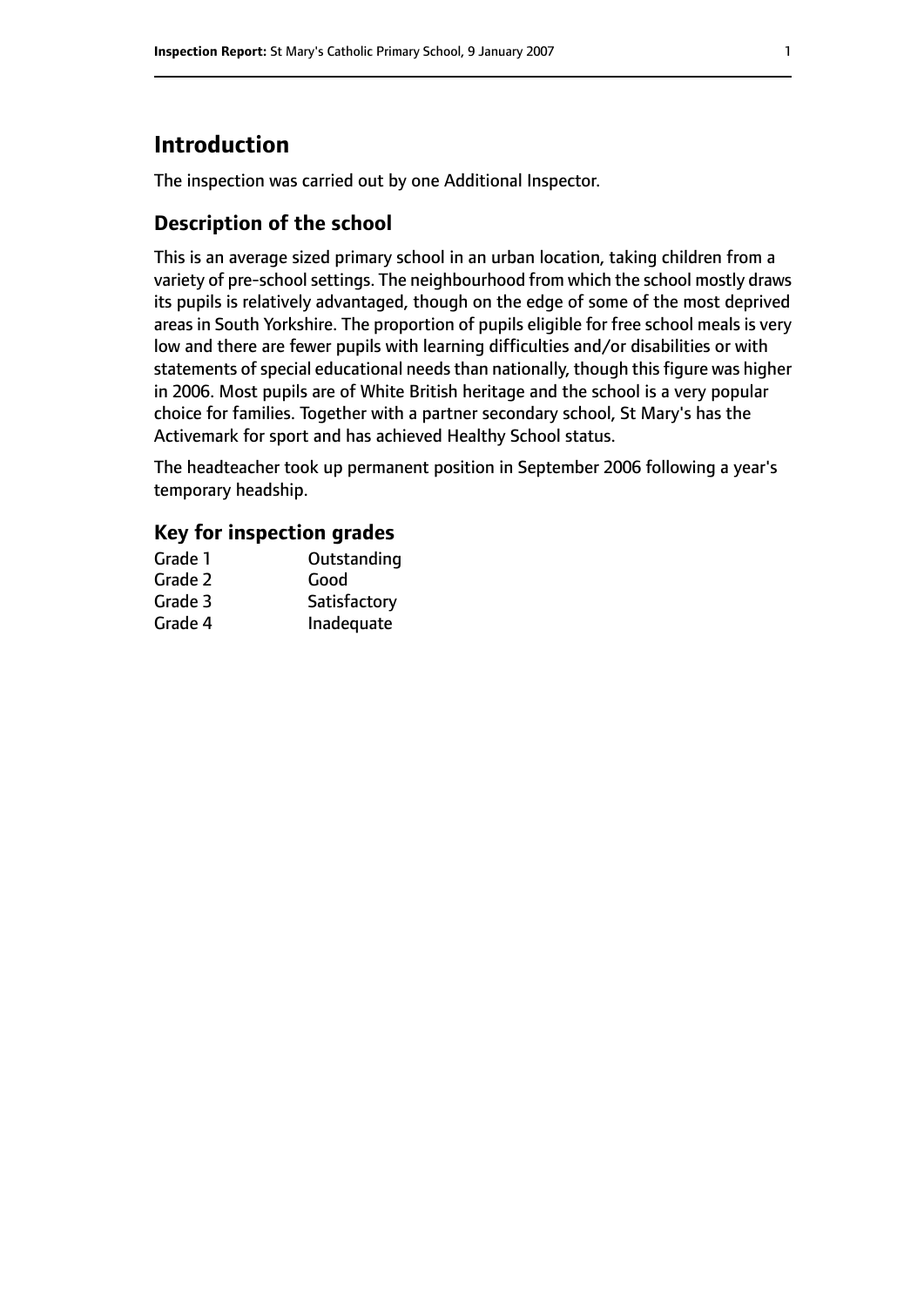## **Overall effectiveness of the school**

#### **Grade: 2**

Parents' views about the school can be summed up in comments such as, 'St Mary's is a great school'. Indeed, this is a good school, held in high regard by parents, pupils and in the town of Rotherham. In its own judgement the school regarded itself as satisfactory but the headteacher and governors can now see that they were overcautious and gave rather too much weight to the dip in results in 2006.

Following the headteacher's appointment, staff and governors worked together to define their vision for the school. Their aim to create an ethos wherein 'young people can grow and develop a sense of wonder about themselves and the world in which they live' is realised in the pupils' outstanding personal development. Pupils' level of maturity, reflecting the good care and support given by the school, is quite exceptional. The school council is a powerful influence on the life of the community, for instance introducing better and safer arrangements for lining up and coming into school because they were not happy with things as they were. A group of the oldest pupils meet regularly to play their part in making the world a better and fairer place to live, through and with the support of Amnesty International. They instigate fundraising, write letters to world leaders in protest at injustice and recently replicated the conditions in the sweatshops of the third world to emphasise that some things in life are 'just not fair'. Pupils say they enjoy school and during the day of the inspection, both during lessons and at lunchtime, they were observed relishing the excitement of a 'maths challenge', recreating the story of Rumpelstiltskin and, under the supervision of Year 6 play leaders, doing the 'Big Draw'. Pupils were falling over themselves to explain how whole classes get together to produce one big drawing.

Pupils' views are listened to and acted upon where possible. In a survey many pupils said lessons were not interesting and fun. This is certainly not the case now and pupils are quite clear that for them three things stand out as accountable for enlivening their learning: links with a partner secondary school which lead to exciting art projects; the increase in physical education and sport; and visits to local places of interest. This broadening of curricular opportunities is having a clearly perceptible impact on attitudes to and standards of work. As well as a good standard of artwork on the walls, pupils also write vividly and with great enthusiasm about the local environment, historic places of interest such as Conisborough Castle and about books they are studying in literature. Moreover, they say they 'don't mind having to do work' after a visit because it makes the work more interesting. Every day each class can be seen to 'take 10'. These ten minutes of daily physical exercise are part of the school's drive to adopt a healthier lifestyle, as well as providing a breath of fresh air to invigorate learning if the weather allows.

Results at the end of Key Stage 2 have been above average over a number of years. In 2006 results dipped and this was both a disappointment and a concern to the school. The drop seemed more drastic compared to the 2005 results when the school was amongst the best in the country for the progress pupils made across Key Stage 2. Since her appointment the headteacher has introduced a system for tracking pupils' progress across the school: this demonstrates that due to a higher number of pupils with learning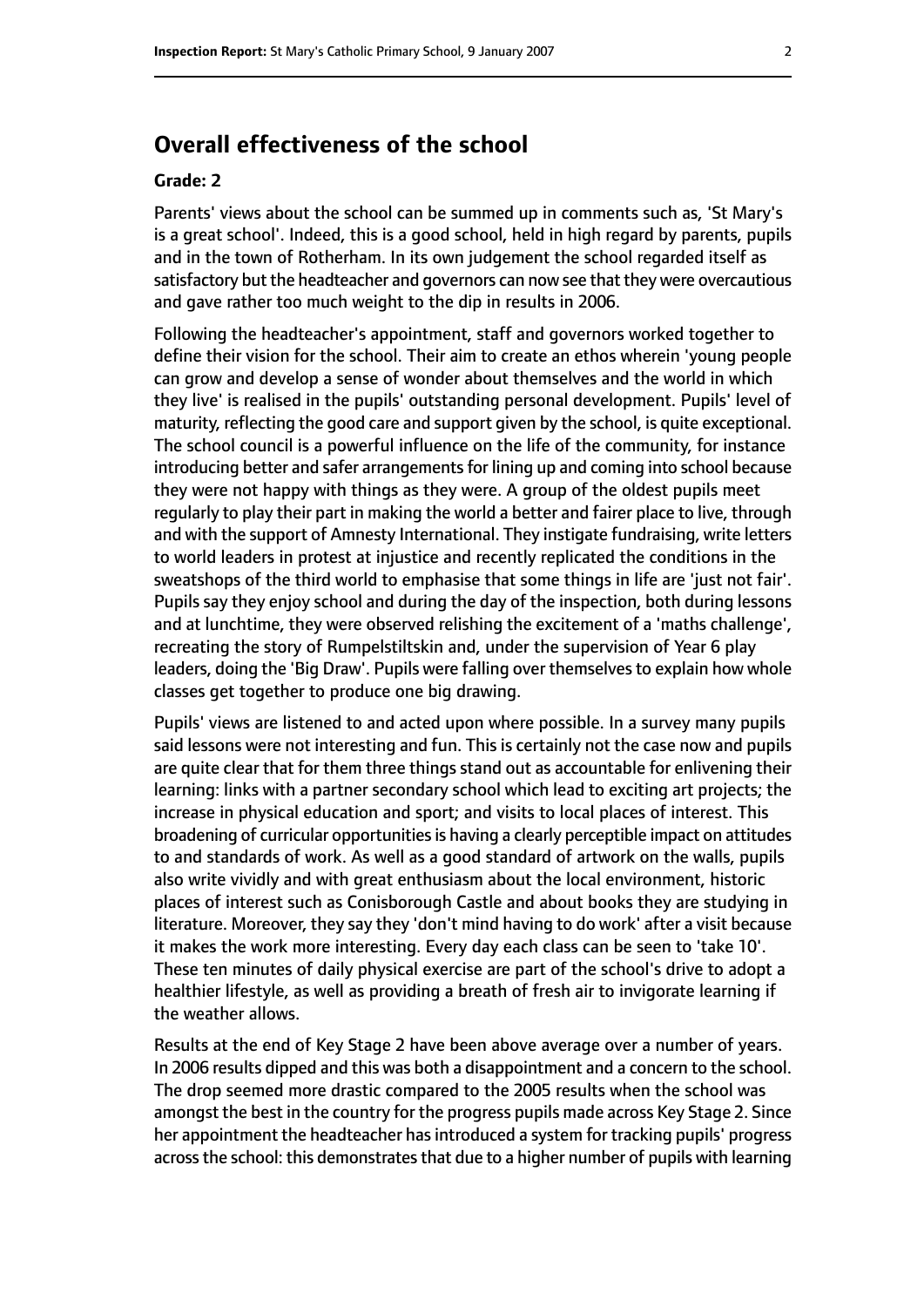difficulties and/or disabilities within the year group in 2006, results were as could be expected based on pupils' starting point on entry to school. Challenging targets had been set and were met. In the present Year 6, standards are above average and it is clearly demonstrated that pupils are on track to meet their equally challenging targets in forthcoming tests and a few are already at the level expected of them.

Overall pupils make good progress from when they start in Reception to reach above average standards by Year 6. Children get off to a good start in Foundation Stage because of the vision and zeal of staff in providing them with stimulating learning experiences. Investment in new equipment, some based on children's own requests and interests, particularly in the outdoor area, is bringing about rapid improvement to the environment and children's learning. Throughout school pupils are confident in the care and support from adults that enables them to live, work and learn together and provides the basis for their subsequent development.

There is a burgeoning enthusiasm among staff about using the tracking system that supports the process of setting targets. However, this does not yet fully feed into the planning process to ensure learning opportunities are sufficiently challenging. The school identified the work done with pupils with special needs as a particular strength and the evidence presented shows that these pupils make good progress and, often against the odds, are well supported to reach the expected level for their age.

The previous inspection report referred to a weakness in the monitoring of teaching and learning. This aspect of management isstill undertaken mostly by the headteacher and members of the senior leadership team and others with responsibilities do not yet play a full part in keeping track of standards and achievement in their subjects. Lesson observations are frequent and thorough but lack some clarity in giving a clear enough overview of the strengths and areas for development.

This is a school at the heart of its community, something parents are very keen to stress. Parents and grandparents, many former pupils themselves, join in various events as well as helping around school. They especially value 'Blue Sky Week', more so as their suggestions for improvements to toilets and accommodation in the Foundation Stage are being implemented.

Leadership and management are good overall. Governors, staff, parents and pupils are united in their praise of the headteacher and fully supportive of her drive for increasingly higher standards in all aspects of school life. Despite being over cautious in the grading in its self-evaluation the headteacher does know the school well and has pinpointed accurately its strengths and where it needs to improve in order to fulfil its vision that pupils 'leave us confident, fulfilled and excited to embrace their future'.

#### **What the school should do to improve further**

- Ensure all leaders take responsibility in monitoring pupils' learning and contribute to raising achievement further.
- Make use of all assessment information to set challenging targets and to plan teaching and learning to ensure pupils achieve their potential.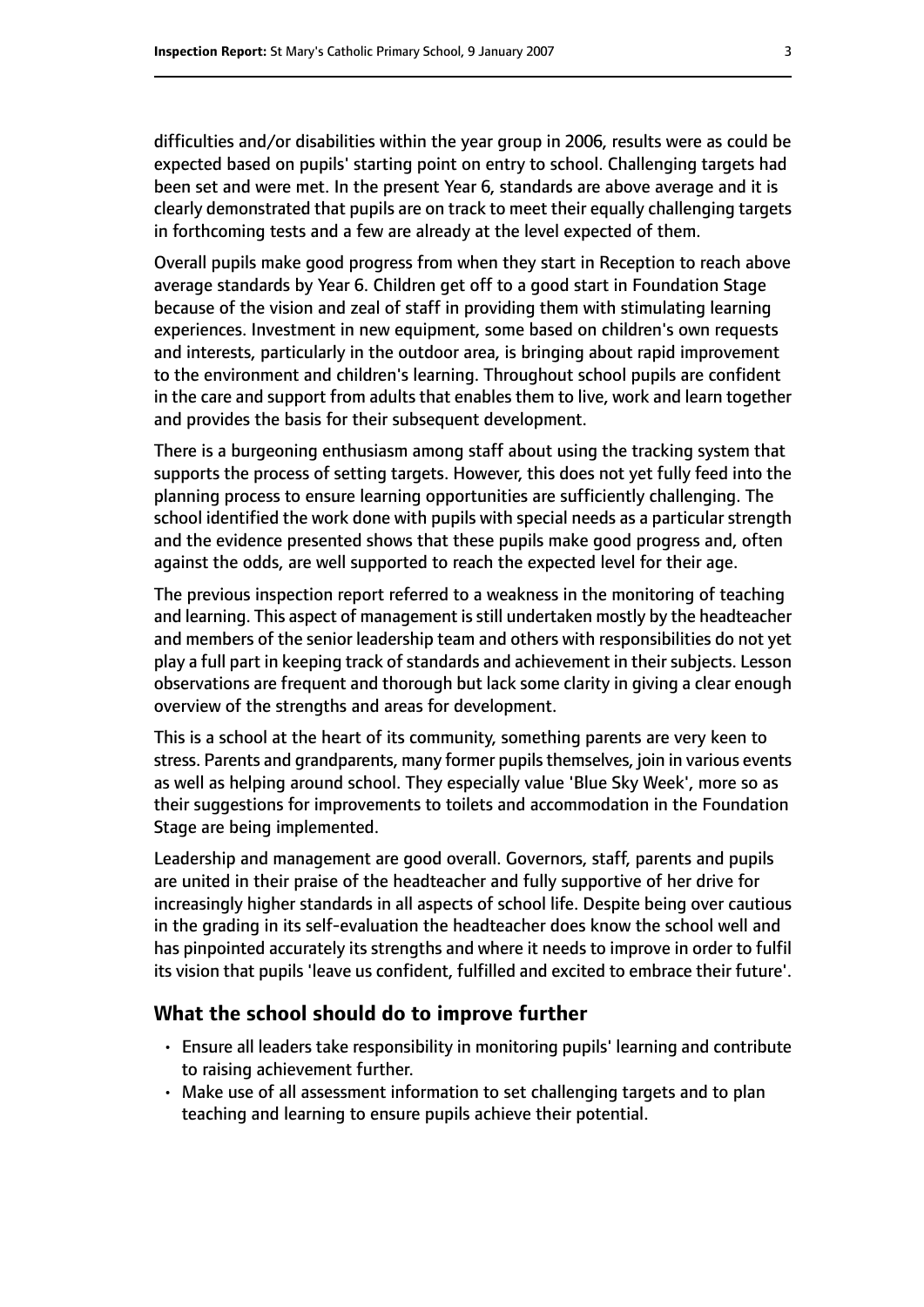## **Achievement and standards**

#### **Grade: 2**

Pupils' achievement is good. Children start the Foundation Stage with standards that are broadly in line with those expected for their age. They make good progress, building well on these skills and are well prepared for the more rigorous demands of Key Stage 1. Pupils gain in confidence and self-esteem as they get older, qualities that influence their attitude to learning so that they continue to progress well, reaching above average standards by the time they leave at the end of Year 6. The ability to handle the basic skills of literacy, numeracy and information and communication technology (ICT) stands them in good stead for the next stage of learning and ultimately future employment. Pupils with learning difficulties and/or disabilities also make good progress because of the good support they receive.

## **Personal development and well-being**

#### **Grade: 1**

Pupils' excellent spiritual, moral, social and cultural development arises out of their deep concern for others. Pupils understand how important it is for everyone in the world, including in their own school, to be treated fairly. They say there is very little bullying because of their very good relationships with one another but also if they have a concern they can tell an adult in the confidence that it will be dealt with. There is a palpable sense of enjoyment in school, born out by the fact that the small amount of absence is accounted for. The art and music promoted in school, through secondary school links and visits to theatres and museums, stimulate an appreciation of culture and the arts. World culture is not forgotten and links with Amnesty International and the promoting of Fair Trade goods is raising greater awareness of how other people live. One of the school's aims is to prepare its pupils to cope with the demands of life, preparation for which begins in Reception where children learn to be responsible for their actions. Pupils have embraced the drive for healthy living by instigating a 'Healthy Schools Day', where everyone had to make healthy choices for school lunch or bring a healthy packed lunch. Together with physical education lessons, 'take 10', and lots of after school sport pupils are well on the road to healthy living.

## **Quality of provision**

#### **Teaching and learning**

#### **Grade: 2**

The quality of teaching and learning is good. There is a lively buzz to learning throughout the school and this is in part due to a strategy to reduce teacher talk and increase the pupils' participation in their learning. Energies are directed at learning and pupils themselves report that because everyone is so engrossed there is no time for misbehaving. Pupils are involved in the marking of their work through 'buddy readers' in Year 6. This is just one example of how pupils look out for each other and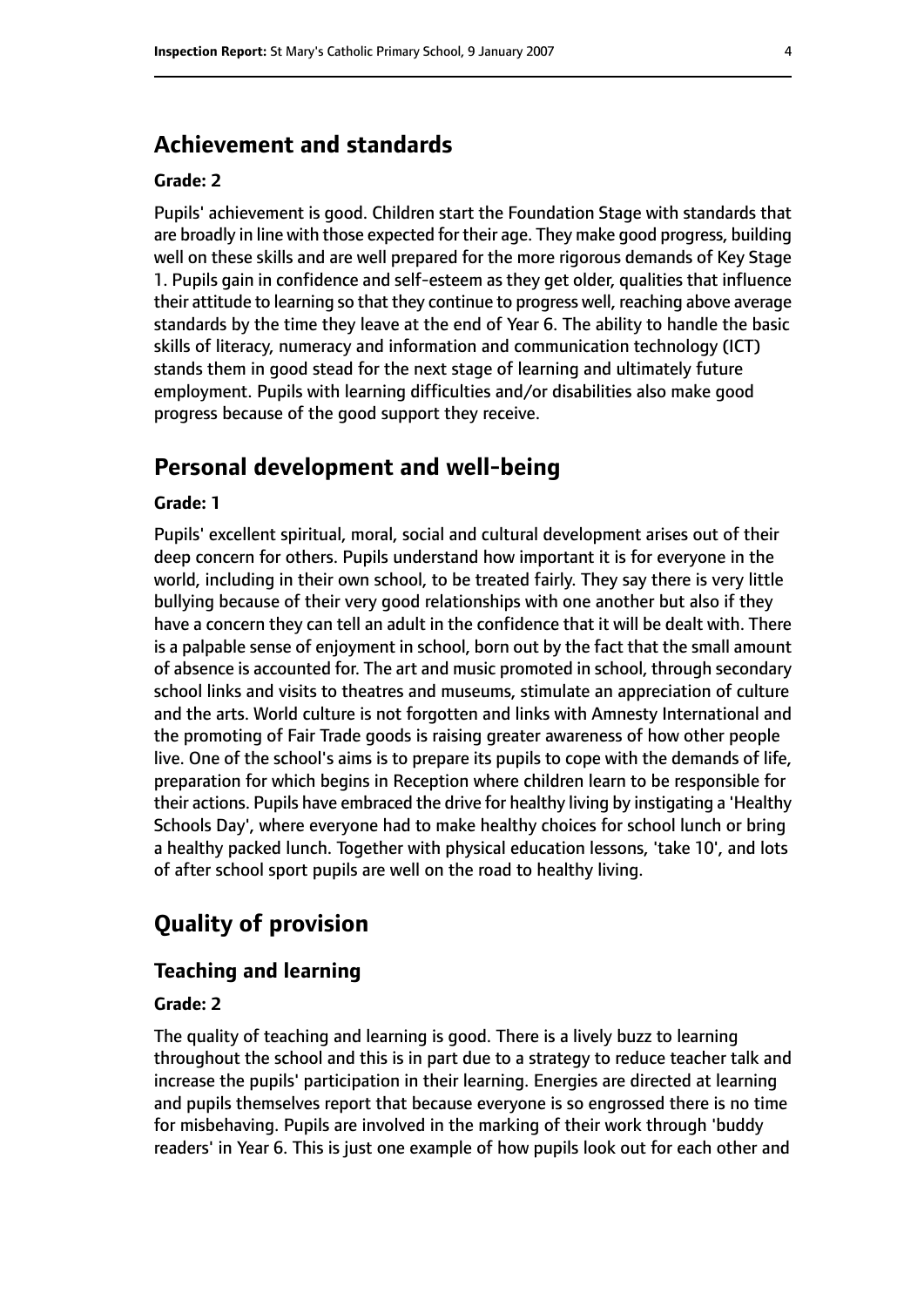support each other's learning. Marking is effective and teachers point out where improvements can be made. However, the information gleaned from tracking pupils' progress is not yet linked to day-to-day marking or embedded in the planning of lessons to help pupils reach their individual targets.

#### **Curriculum and other activities**

#### **Grade: 2**

The emphasis on providing well for literacy and numeracy, together with recent investment to improve ICT, means that the school has provided the means for pupils to reach above average standards. For this ambitious school, striving always for improvement, this was not enough. Pupils told staff they were not happy and so, building on links with secondary schools and harnessing the resources of the local community the school is now providing a good and more exciting curriculum. It is early days to judge the impact on standards but early indications are that writing and art show signs of improving further. There are many opportunities for learning out of school time, frequently with families, and members of a local professional sports club play an important part in making extra-curricular provision almost as good as it gets.

#### **Care, guidance and support**

#### **Grade: 2**

The school's ethos is one that fosters very good care and support. Pupils with special educational needs are particularly well cared for and parents speak warmly of the way their children's needs are met and how they are kept well informed of progress. The school fulfils its responsibilities for ensuring the health, safety and welfare of children.

Guidance given to pupils on how well they are doing and how they can improve is satisfactory and staff are becoming more confident with the tools of tracking progress to ensure all pupils are making equally good progress.

## **Leadership and management**

#### **Grade: 2**

The headteacher is managing a period of change in the life of this effective school very well. She has earned the respect of the school and wider community, who especially value the way she consults and listens to them. The roles within the senior leadership team are developing well as the headteacher grooms and coaches the individual members to accept greater accountability. The governing body is equally committed to the success of the school and is fully behind the headteacher in striving for excellence. Governors are very appreciative of the high quality reports they receive, enabling them to be even more effective in challenging and holding the school to account. Although some of the recommendations following the previous inspection have been slow to start, nevertheless progress since then has been good. The school has always known of its success, but initiatives recently introduced are helping it to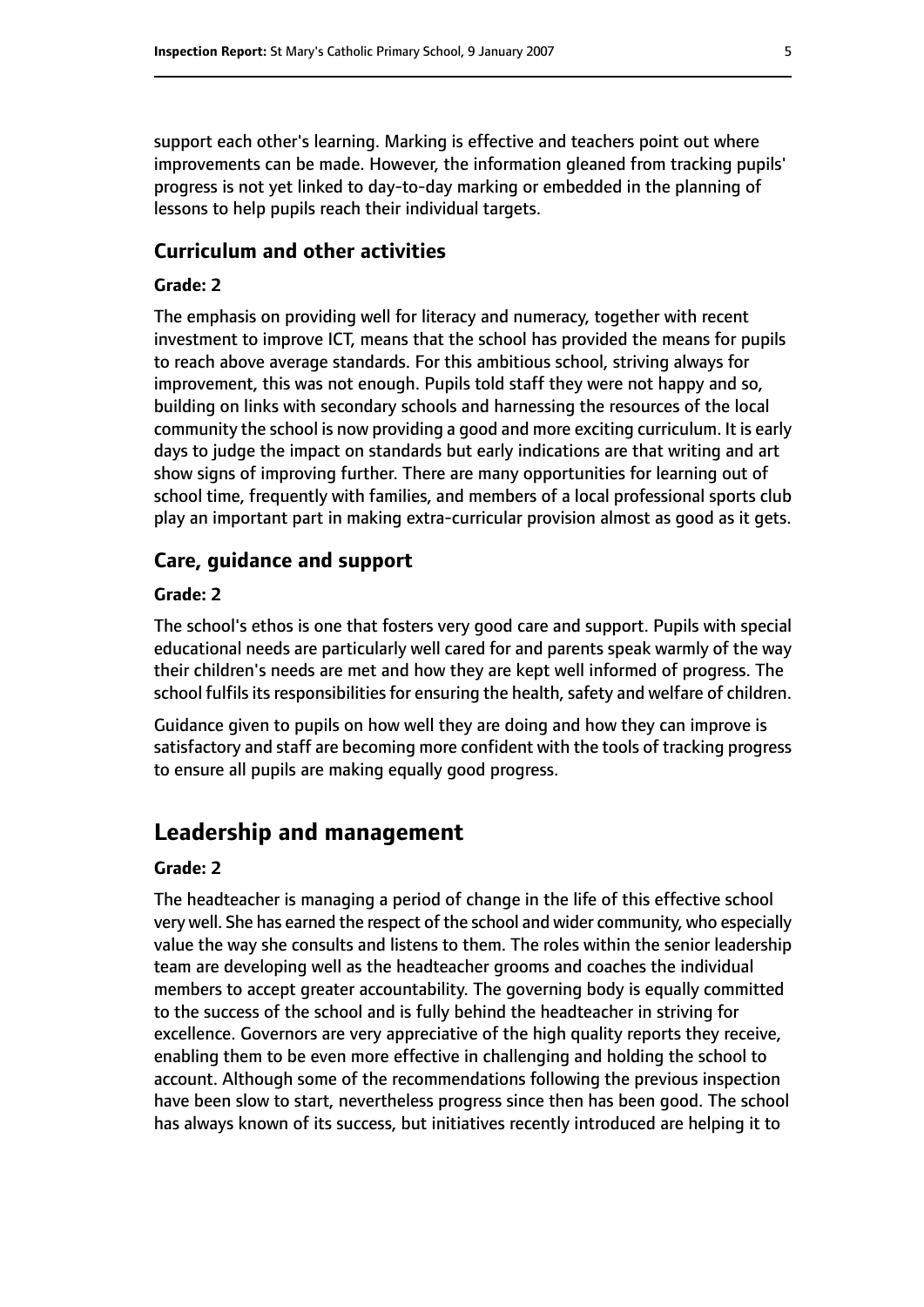know the reasons why and how precisely to improve; as such St Mary's is well placed to continue to improve and give good value for money.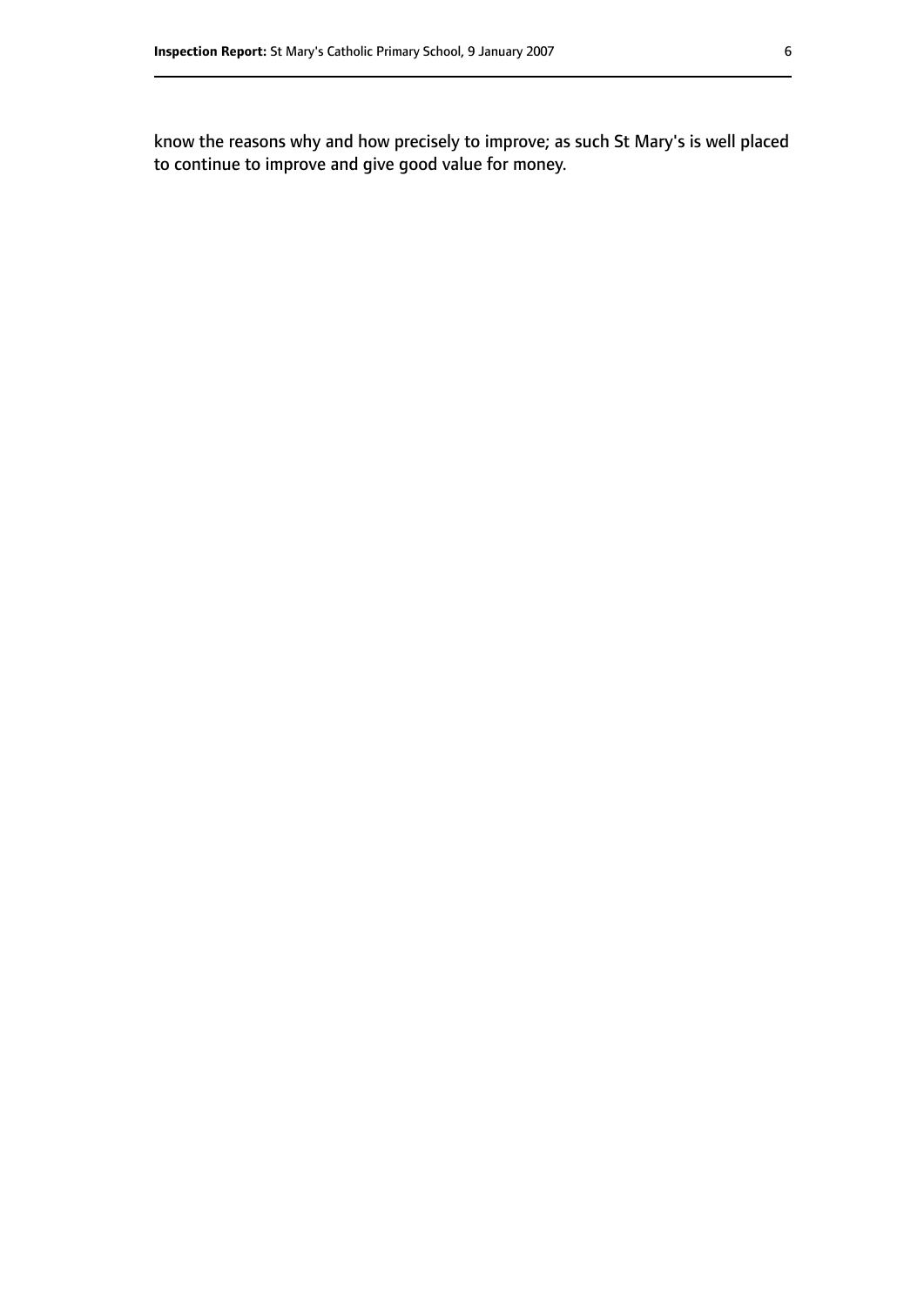**Any complaints about the inspection or the report should be made following the procedures set out inthe guidance 'Complaints about school inspection', whichis available from Ofsted's website: www.ofsted.gov.uk.**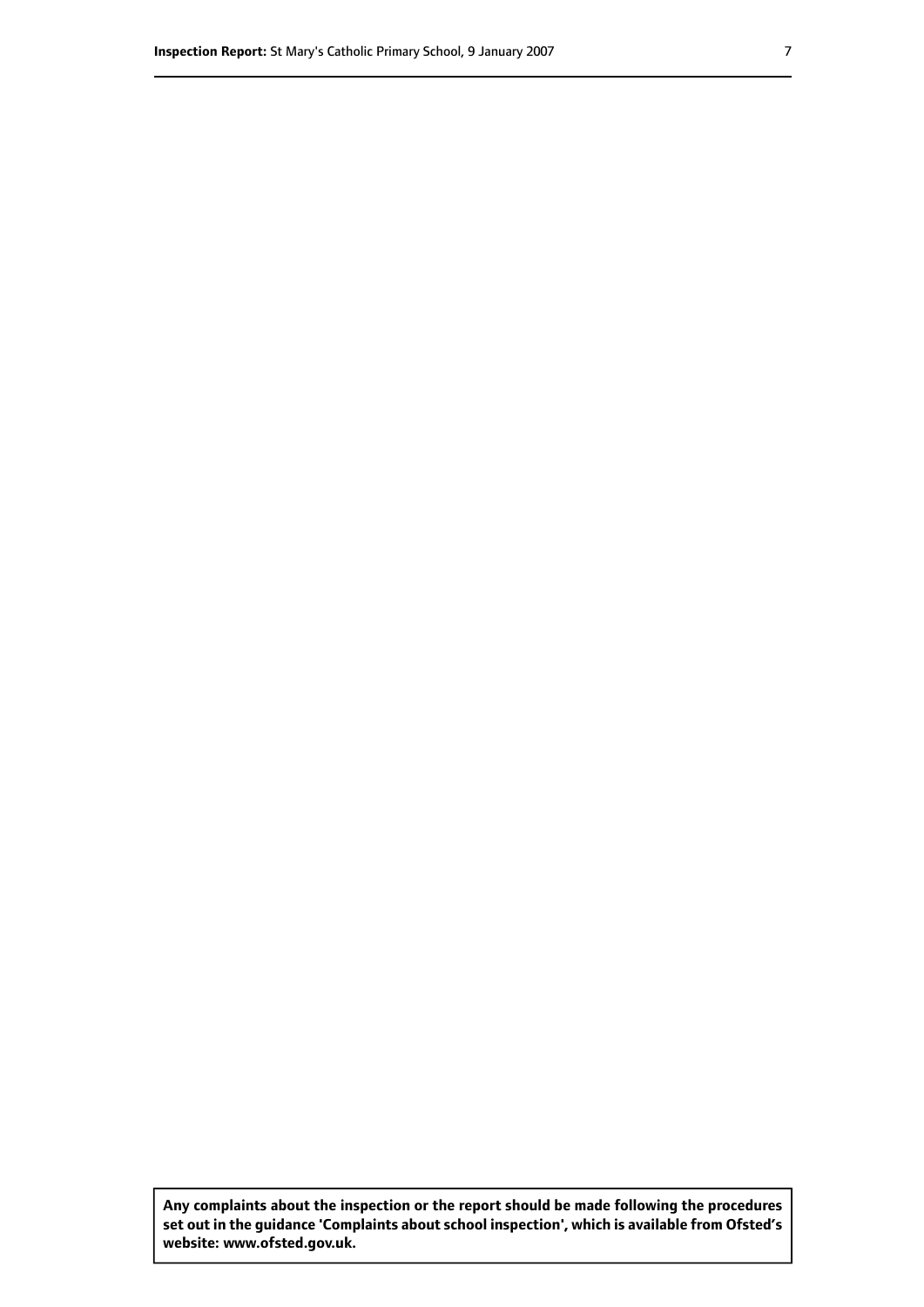## **Inspection judgements**

| Key to judgements: grade 1 is outstanding, grade 2 good, grade 3 satisfactory, and grade 4 | School         |
|--------------------------------------------------------------------------------------------|----------------|
| inadeauate                                                                                 | <b>Overall</b> |

## **Overall effectiveness**

| How effective, efficient and inclusive is the provision of education, integrated<br>care and any extended services in meeting the needs of learners? |     |
|------------------------------------------------------------------------------------------------------------------------------------------------------|-----|
| How well does the school work in partnership with others to promote learners'<br>well-being?                                                         |     |
| The quality and standards in the Foundation Stage                                                                                                    |     |
| The effectiveness of the school's self-evaluation                                                                                                    |     |
| The capacity to make any necessary improvements                                                                                                      |     |
| Effective steps have been taken to promote improvement since the last<br>inspection                                                                  | Yes |

## **Achievement and standards**

| How well do learners achieve?                                                                               |  |
|-------------------------------------------------------------------------------------------------------------|--|
| The standards <sup>1</sup> reached by learners                                                              |  |
| How well learners make progress, taking account of any significant variations between<br>groups of learners |  |
| How well learners with learning difficulties and disabilities make progress                                 |  |

## **Personal development and well-being**

| How good is the overall personal development and well-being of the                                               |  |
|------------------------------------------------------------------------------------------------------------------|--|
| learners?                                                                                                        |  |
| The extent of learners' spiritual, moral, social and cultural development                                        |  |
| The behaviour of learners                                                                                        |  |
| The attendance of learners                                                                                       |  |
| How well learners enjoy their education                                                                          |  |
| The extent to which learners adopt safe practices                                                                |  |
| The extent to which learners adopt healthy lifestyles                                                            |  |
| The extent to which learners make a positive contribution to the community                                       |  |
| How well learners develop workplace and other skills that will contribute to<br>their future economic well-being |  |

## **The quality of provision**

| How effective are teaching and learning in meeting the full range of the<br>  learners' needs?                      |  |
|---------------------------------------------------------------------------------------------------------------------|--|
| $\mid$ How well do the curriculum and other activities meet the range of needs<br>$\mid$ and interests of learners? |  |
| How well are learners cared for, guided and supported?                                                              |  |

 $^1$  Grade 1 - Exceptionally and consistently high; Grade 2 - Generally above average with none significantly below average; Grade 3 - Broadly average to below average; Grade 4 - Exceptionally low.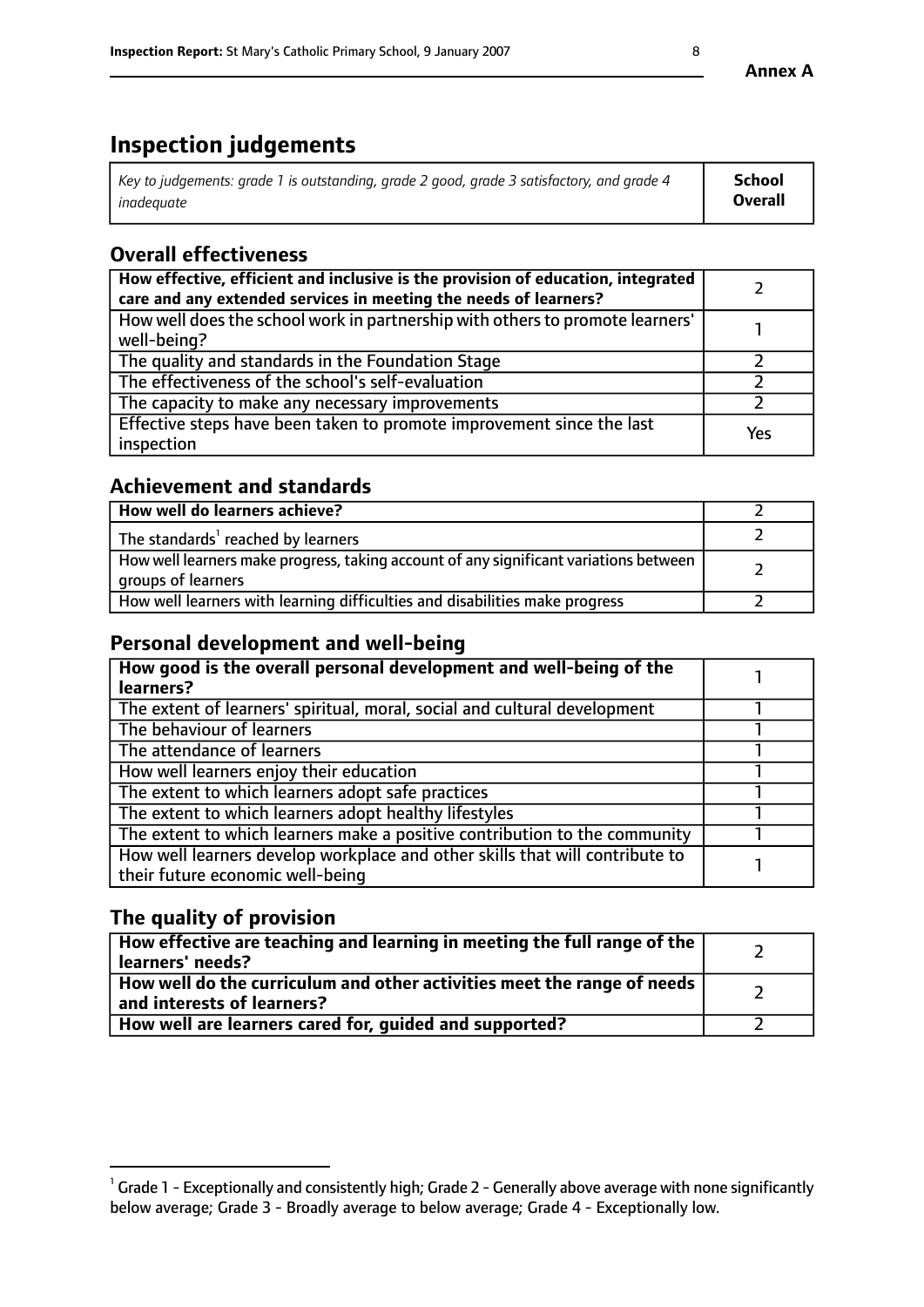## **Leadership and management**

| How effective are leadership and management in raising achievement<br>and supporting all learners?                                              |               |
|-------------------------------------------------------------------------------------------------------------------------------------------------|---------------|
| How effectively leaders and managers at all levels set clear direction leading<br>to improvement and promote high quality of care and education |               |
| How effectively performance is monitored, evaluated and improved to meet<br>challenging targets                                                 | 3             |
| How well equality of opportunity is promoted and discrimination tackled so<br>that all learners achieve as well as they can                     |               |
| How effectively and efficiently resources, including staff, are deployed to<br>achieve value for money                                          | $\mathcal{L}$ |
| The extent to which governors and other supervisory boards discharge their<br>responsibilities                                                  |               |
| Do procedures for safequarding learners meet current government<br>requirements?                                                                | Yes           |
| Does this school require special measures?                                                                                                      | No            |
| Does this school require a notice to improve?                                                                                                   | <b>No</b>     |